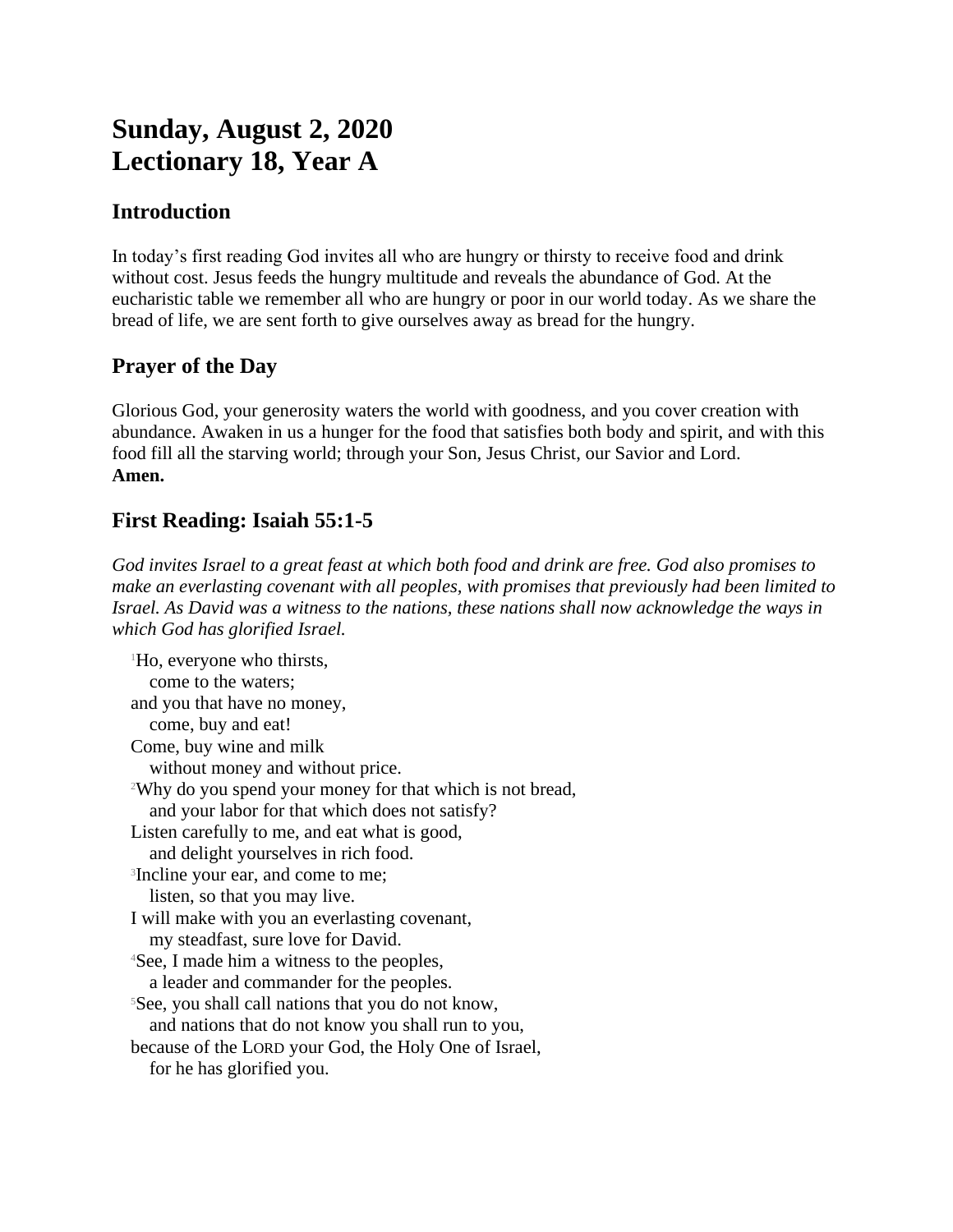#### **Psalm: Psalm 145:8-9, 14-21**

*You open wide your hand and satisfy the desire of every living thing. (Ps. 145:16)*

<sup>8</sup>The LORD is gracious and full | of compassion, slow to anger and abounding in | steadfast love. <sup>9</sup>**LORD, you are | good to all, and your compassion is over | all your works. R** <sup>14</sup>The Lord upholds all | those who fall and lifts up those who | are bowed down. <sup>15</sup>**The eyes of all wait upon | you, O LORD, and you give them their food | in due season.**  $16$ You open | wide your hand and satisfy the desire of every | living thing. <sup>17</sup>**You are righteous in | all your ways and loving in | all your works. R**  $18$ You are near to all who | call upon you, to all who call up- | on you faithfully. <sup>19</sup>**You fulfill the desire of | those who fear you; you hear their | cry and save them.**  $20$ You watch over all  $\vert$  those who love you, but all the wicked you | shall destroy. <sup>21</sup>**My mouth shall speak the praise | of the LORD; let all flesh bless God's holy name forev- | er and ever. R**

#### **Second Reading: Romans 9:1-5**

*This begins a new section in Paul's letter in which he will deal with the place of Israel in God's saving plan. He opens by highlighting how Israel's heritage and legacy include being God's children, having God's covenants, being given God's law, participating in worship of God, and receiving divine promises.*

<sup>1</sup>I am speaking the truth in Christ—I am not lying; my conscience confirms it by the Holy Spirit—<sup>2</sup>I have great sorrow and unceasing anguish in my heart. <sup>3</sup>For I could wish that I myself were accursed and cut off from Christ for the sake of my own people, my kindred according to the flesh. 4They are Israelites, and to them belong the adoption, the glory, the covenants, the giving of the law, the worship, and the promises; <sup>5</sup> to them belong the patriarchs, and from them, according to the flesh, comes the Messiah, who is over all, God blessed forever. Amen.

#### **Gospel: Matthew 14:13-21**

*After John the Baptist is murdered, Jesus desires a time of solitude. Still, his compassion for others will not allow him to dismiss those who need him, and he is moved to perform one of his greatest miracles.*

<sup>13</sup>Now when Jesus heard [about the beheading of John the Baptist], he withdrew from there in a boat to a deserted place by himself. But when the crowds heard it, they followed him on foot from the towns. 14When he went ashore, he saw a great crowd; and he had compassion for them